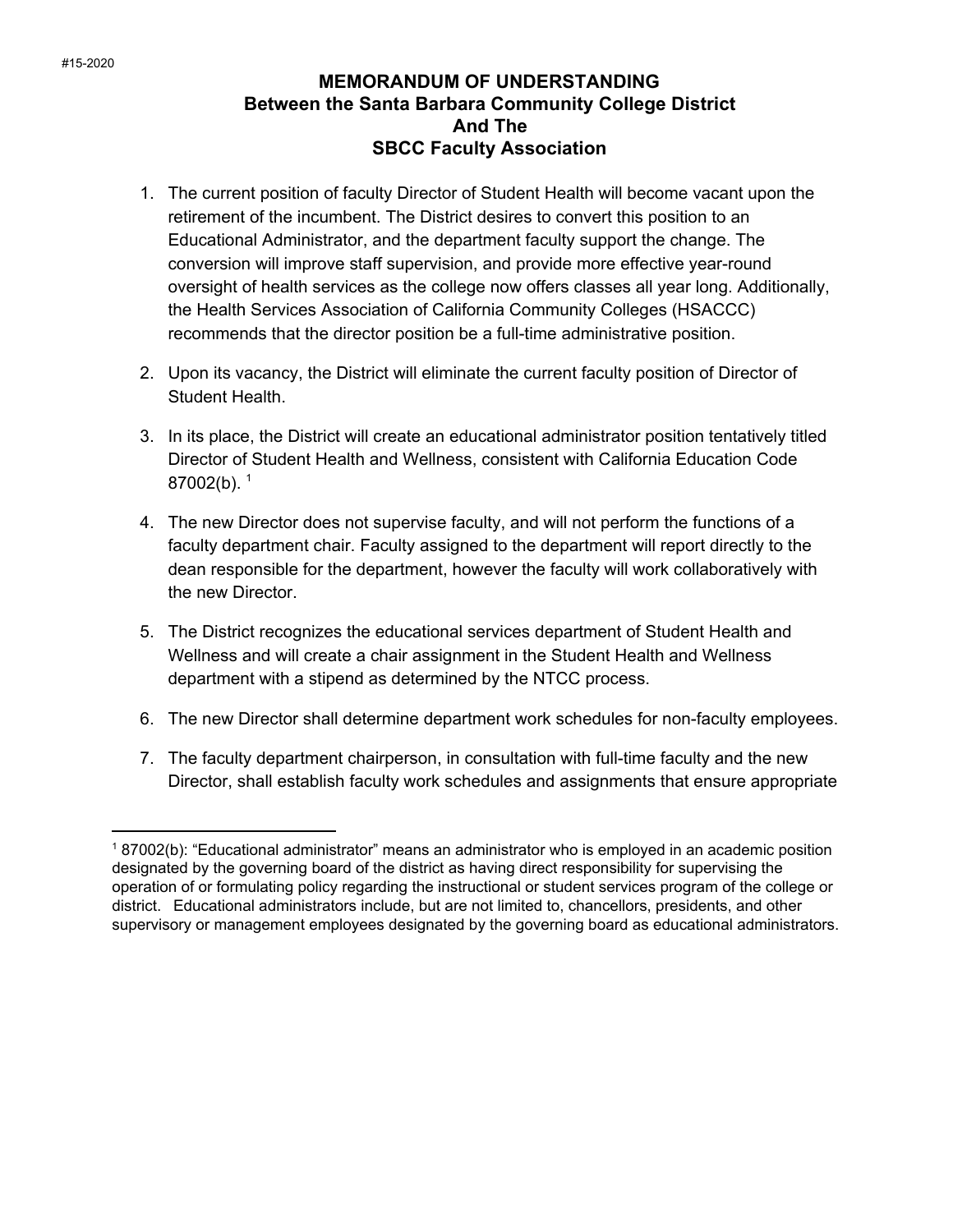## **MEMORANDUM OF UNDERSTANDING Between the Santa Barbara Community College District And The SBCC Faculty Association**

coverage of student services. The faculty chair shall submit faculty work schedules and assignments to the area dean for review and approval.

- 8. Professional clinical interns shall be supervised by faculty appropriately licensed and qualified to perform clinical supervision.
- 9. This MOU is non-precedent setting.

( Alehan

Cornelia Alsheimer-Barthel Michael Shanahan, Esq.

Wichen Honchan

President, Faculty Association Vice President, Human Resources Santa Barbara City College District

 $\mathcal{L}_p$  by  $\mathcal{M}, \mathcal{M}$ 

Lyndsay Maas Vice President, Business Services Santa Barbara City College District  $7 - 2$ 

Dr. Pamela Ralston Executive Vice President, Ed. Programs Santa Barbara City College District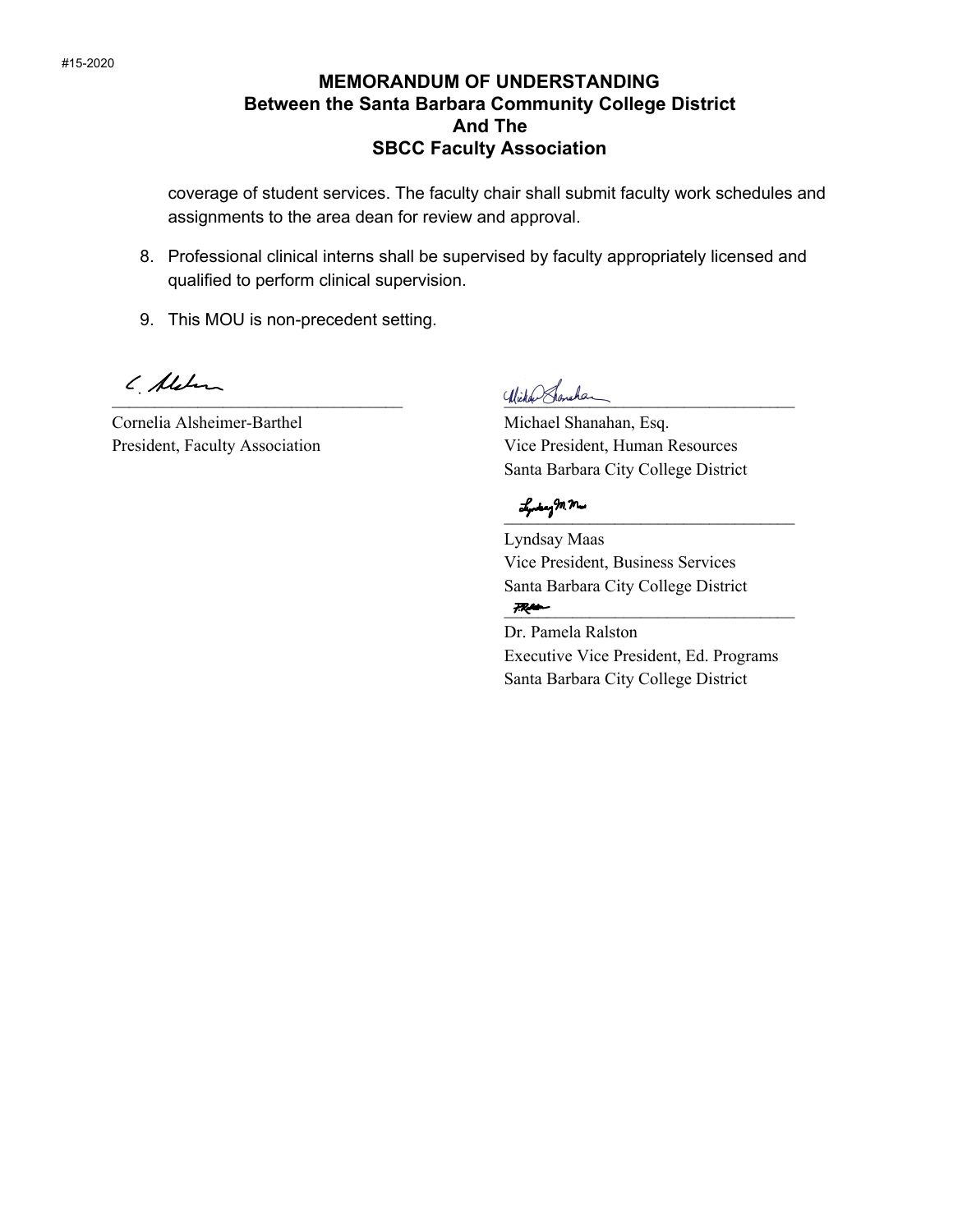## DIRECTOR STUDENT HEALTH MOU

Final Audit Report 2021-02-01

| Created:        | 2021-01-13                                   |
|-----------------|----------------------------------------------|
| By:             | Rachel Walsh (rewalsh1@pipeline.sbcc.edu)    |
| Status:         | Signed                                       |
| Transaction ID: | CBJCHBCAABAAxdJ8ck8hfAXYgZ2yOcJkkeR1JkJ5W5qm |
|                 |                                              |

## "DIRECTOR STUDENT HEALTH MOU" History

- **D** Document created by Rachel Walsh (rewalsh1@pipeline.sbcc.edu) 2021-01-13 - 8:40:43 PM GMT- IP address: 24.249.155.34
- Document emailed to Cornelia Alsheimer-Barthel (cmalsheimerb@pipeline.sbcc.edu) for signature 2021-01-13 - 8:42:12 PM GMT
- **Email viewed by Cornelia Alsheimer-Barthel (cmalsheimerb@pipeline.sbcc.edu)** 2021-01-20 - 6:05:05 PM GMT- IP address: 66.249.84.85
- **Email viewed by Cornelia Alsheimer-Barthel (cmalsheimerb@pipeline.sbcc.edu)** 2021-01-21 - 6:01:15 PM GMT- IP address: 70.185.145.77
- **B** Email viewed by Cornelia Alsheimer-Barthel (cmalsheimerb@pipeline.sbcc.edu) 2021-01-22 - 5:57:31 AM GMT- IP address: 66.249.84.171
- $\mathbb{Z}_6$  Document e-signed by Cornelia Alsheimer-Barthel (cmalsheimerb@pipeline.sbcc.edu) Signature Date: 2021-01-22 - 5:57:48 AM GMT - Time Source: server- IP address: 70.185.145.77
- Document emailed to Michael Shanahan (mshanahan@pipeline.sbcc.edu) for signature 2021-01-22 - 5:57:49 AM GMT
- **Email viewed by Michael Shanahan (mshanahan@pipeline.sbcc.edu)** 2021-01-22 - 4:32:05 PM GMT- IP address: 66.249.84.217
- $\mathcal{O}_0$  Document e-signed by Michael Shanahan (mshanahan@pipeline.sbcc.edu) Signature Date: 2021-01-22 - 4:32:17 PM GMT - Time Source: server- IP address: 76.90.35.65
- $\mathbb{R}$  Document emailed to Lyndsay Maas (Immaas@pipeline.sbcc.edu) for signature 2021-01-22 - 4:32:19 PM GMT
- **Email viewed by Lyndsay Maas (Immaas@pipeline.sbcc.edu)** 2021-01-22 - 4:32:31 PM GMT- IP address: 74.125.214.13